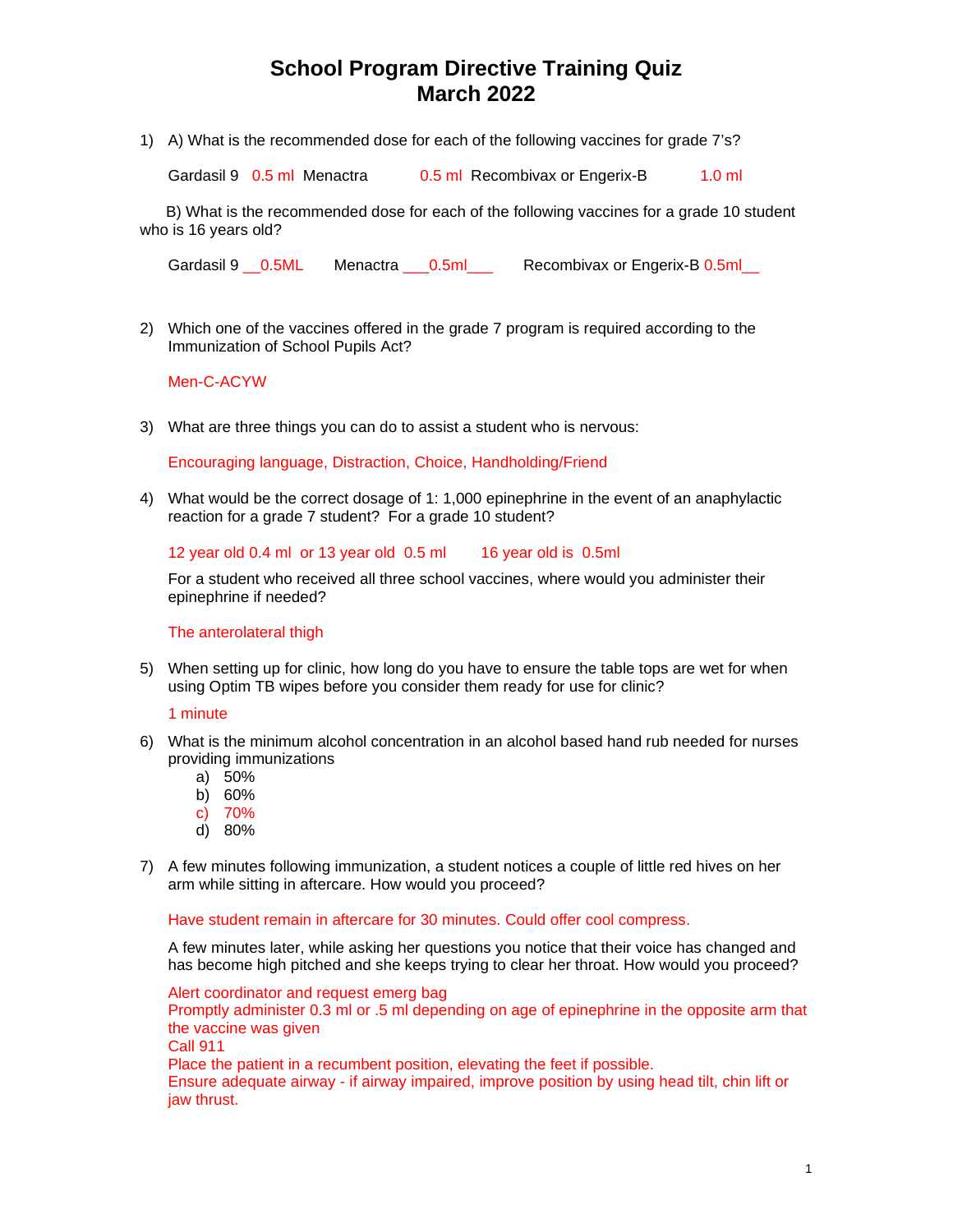Monitor vital signs and reassess the situation frequently to guide medication use. Arrange for rapid transportation to emergency department.

8) What school program vaccines can a student with an anaphylactic latex allergy receive?

Menactra & Gardasil 9 & Engerix-B

9) A student presents at your station for her second dose of HPV vaccine. When reviewing the screening questions, they report that they had a sore arm for a couple of days when they received their first dose, and fainted shortly after. You review the progress notes in m-Imms which describe a fainting episode after dose 1. The student is worried she is allergic to the vaccine and should not have the last dose.

List 3 things that you would ask to further your assessment?

- 1. Further assess with student to confirm no signs of anaphylaxis when she fainted and provide reassurance of such
- 2. Local reaction following first dose?
- 3. Has she eaten breakfast this morning?

List 3 things that you would include in your health teaching with this student about this situation?

- 1. Expected side effects and comfort measures she can take
- 2. Importance of completing the series to ensure best protection
- 3. Some people do faint when they have needles…it is not from the needle or what is in it but rather the person's on bodily reaction to the thoughts of getting a needle – steps to take to prevent fainting
- 10) When reviewing the screening questions with a grade 7 student, he tells you that he received Twinrix last evening at his doctor's office because his family is planning a trip this winter. Should he delay having his HB immunization today at school?

**YES** NO

11) Shortly after receiving his immunization, a grade 7 student faints. You get him to the floor safely and he recovers approximately 15 seconds later. How would you proceed?

Have him continue to lie down for a few minutes, then progress to sitting position on the floor with something supporting his back. Wait until he feels ready to stand up. Have him wait longer than the 15 minutes to ensure he is feeling ok.

Offer juice and cold pack if he would like. Assess for further symptoms or injuries. Document incident on progress notes. Ensure that his parents are called and notified of incident. Tell him to come back to the clinic if he starts to feel unwell

12) While reviewing the screening questions with a student, they share that they have recently been diagnosed with epilepsy. They have started medication but have not yet met with their neurologist. How would you proceed?

Defer. Recommend they discuss with their neurologist and contact health unit once it has been decided can proceed. Contact parent to review with student's consent.

13) For a student receiving all 3 school vaccines in round 1, where would you administer each of the three vaccines?

Hep B Left Deltoid